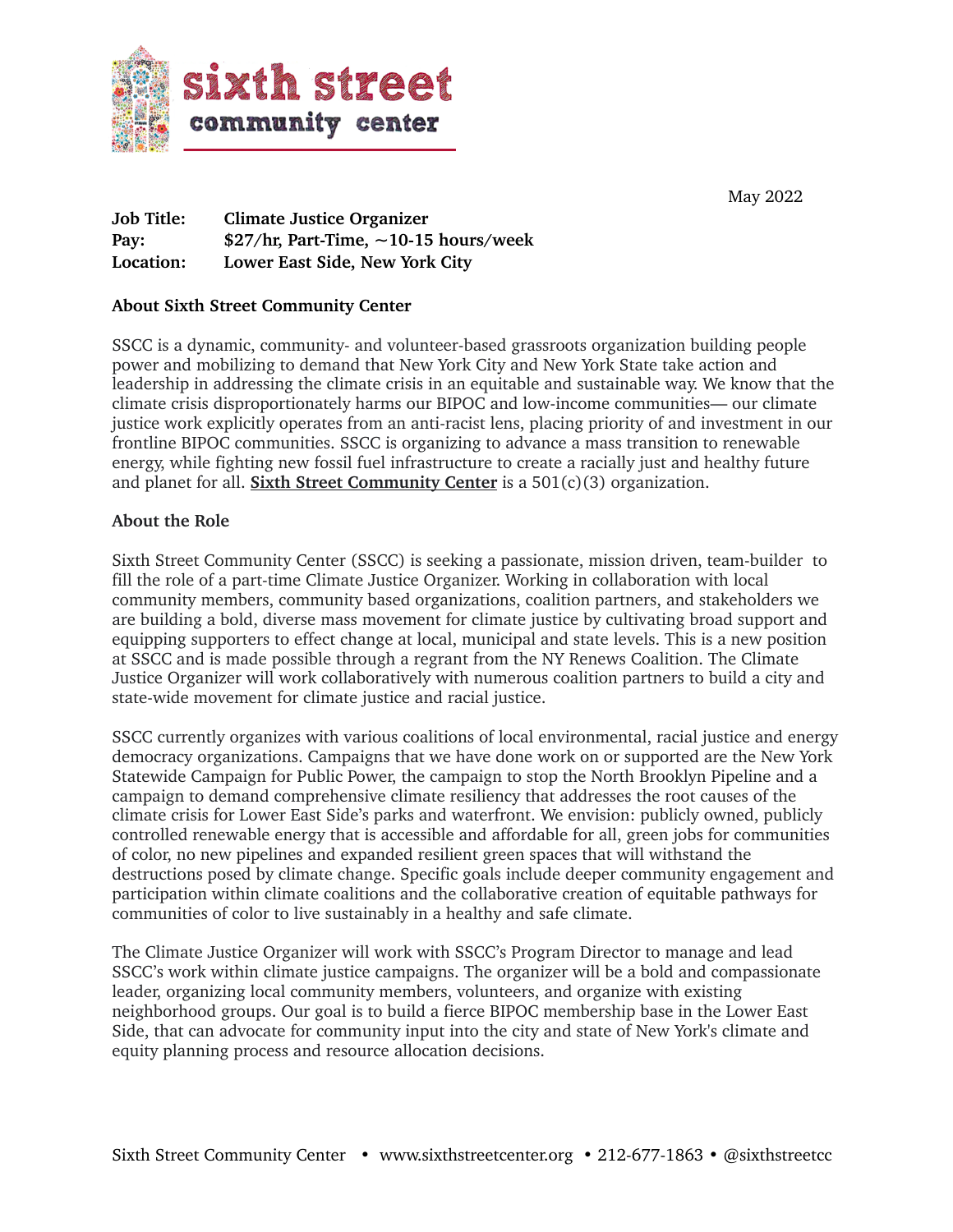# **Key Duties & Responsibilities**

- Develop, implement, and oversee organizing campaigns alongside organizers and members.
- Identify and support leaders in BIPOC communities, and work with them on outreach and power building.
- Organize community meetings, events, and build with ongoing neighborhood groups.
- Perform outreach and recruit community members to take action with SSCC including but not limited to: meeting with elected officials, attend legislative meetings, make calls, write letters, participate in storytelling interviews and generate content for campaigns.
- Organize and facilitate meetings, workshops, town halls, campaign planning sessions, direct actions, etc.
- Volunteer recruitment, management and retention. Recruit volunteers through email and phone banks and 1-1 referrals. Meet with volunteers regularly to assess their experiences and find ways to deepen involvement and effectiveness
- Facilitate trainings for incoming volunteers and community members.
- Build a toolkit for SSCCs organizing work. Manage systems for training, tracking, documenting and facilitating skilled volunteer work.
- Develop a SSCC Organizing Team comprised of community members, volunteers and stakeholders.
- Work with staff and volunteers to build their skills, improve their performance, and build a supportive environment within the team.
- Manage field canvass and on the ground outreach.
- Participate in weekly various Coalition calls on behalf of SSCC and take on organizing tasks to advance coalition goals and campaigns.
- Actively build partnerships and collaborations with community based organizations to advance climate justice.
- Take initiative on forging new partnerships and organizing work.
- Manage SSCC's organizing campaigns alongside community members and stakeholders.
- Support SSCC's development efforts, including grant writing, developing, and maintaining relationships with foundations and major donors and ensuring compliance with any grant reporting requirements.

# **Skills and Qualifications**

- Bachelors Degree
- Previous experience organizing in BIPOC communities with climate, labor, community, electoral or issue advocacy organizing. Experience leading a door to door canvass a plus.
- Enthusiastic advocate for climate and racial justice.
- Fundamental understanding of the issues surrounding the climate crisis.
- Ability to give and receive constructive feedback, and willingness to invest in being part of the Sixth Street Community and Lower East Side Community.
- Willingness to try new things, creative approach to problem solving.
- Excellent organizational and prioritization skills; ability to manage an unpredictable workflow and flexibility to respond thoughtfully and quickly.
- Ability to plan and manage multiple projects, consult with various stakeholders, anticipate obstacles, manage timelines, keep staff and volunteers engaged and maintain good spirits.
- Knowledgeable about NYC & NYS electoral politics and elected officials.
- Excellent verbal and written communications skills
- Bilingual in Spanish or Chinese, and/or culturally competent in the Lower East Side community